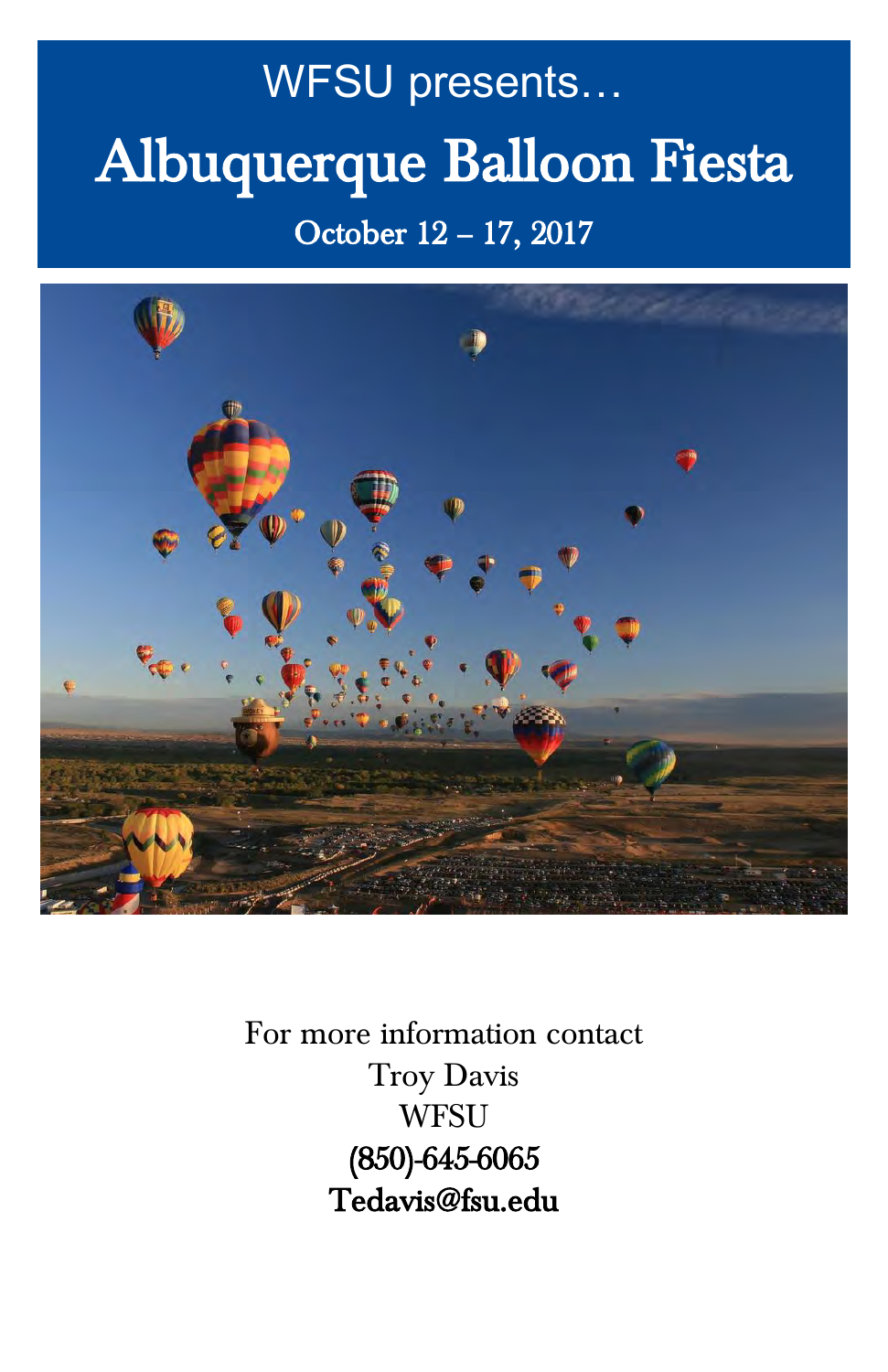

#### 6 Days **●** 8 Meals: 5 Breakfasts, 3 Dinners

Per Person Rates<sup>\*</sup>:

# Double \$2,699

# Single \$3,299; Triple \$2,669

**Included in Price:** Round Trip Air from Tallahassee Municipal, Air Taxes and Fees/Surcharges, Hotel Transfers

**Not included in price:** Cancellation Waiver and Insurance of \$240 per person

\* All Rates are Per Person and are subject to change

IMPORTANT CONDITIONS: Your price is subject to increase prior to the time you make full payment. Your price is not subject to increase after you make full payment, except for charges resulting from increases in government-imposed taxes or fees. Once deposited, you have 7 days to send us written consumer consent or withdraw consent and receive a full refund. (See registration form for consent.)

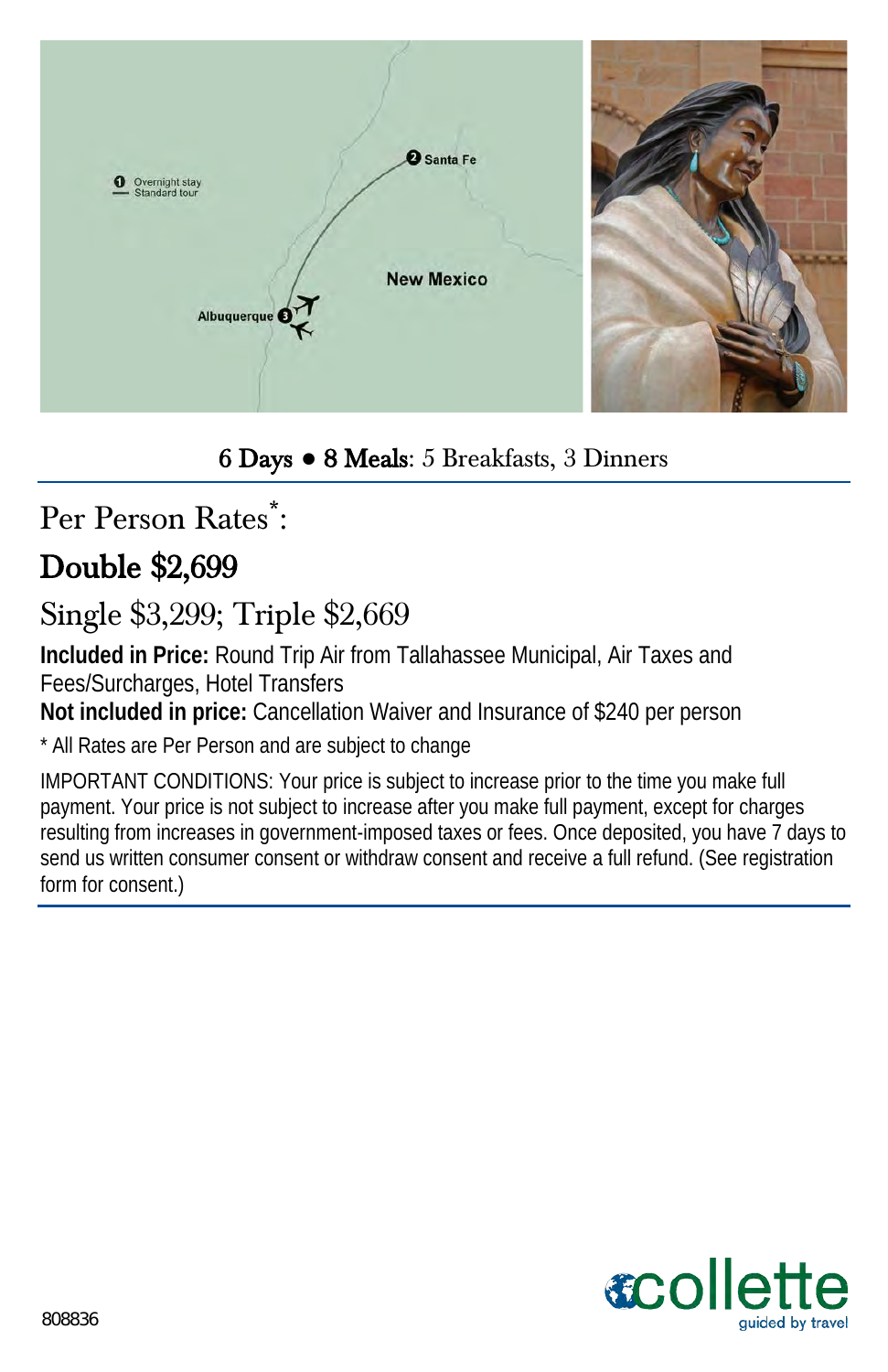

#### Collette Experiences

- Fmbark on a bucket-list ride along the eclectic Route 66.
- Enjoy a docent-led tour of the National Museum of Nuclear Science & History.
- See the ever-changing art galleries at the Indian Pueblo Cultural Center.

#### Culinary Inclusions

• Your favorite cooking show comes to life at the Santa Fe School of Cooking.

#### Must-See Inclusions

- Behold the dramatic Albuquerque International Balloon Fiesta.
- Delight in the scenery and history of Albuquerque and Santa Fe.
- Marvel at the twists and turns of the famed Turquoise Trail.

Highlights: Balloon Fiesta, Old Town Albuquerque, National Museum of Nuclear Science & History, Indian Pueblo Cultural Center, Turquoise Trail, Santa Fe, Santa Fe School of Cooking

Day 1: Thursday, October 12, 2017 Albuquerque, New Mexico - Tour

Begins Welcome to a true "land of enchantment." As we explore Albuquerque and Santa Fe, a rich blend of multiculturalism, natural beauty and profound history await. Tonight, get to know your fellow travelers during a welcome dinner. *(D)*

Day 2: Friday, October 13, 2017 Albuquerque Today is sure to be one of the highlights of your trip…Albuquerque's International Balloon Fiesta. **Join in the excitement of this annual hot air ballooning extravaganza.** This is

your chance to experience one of the world's most photographed events. Watch as the balloons launch in two remarkable waves. It's one of the most spectacular displays of sound and color in all of aviation. After an early morning, enjoy some time to relax. Later this afternoon, set out on a tour of Old Town Albuquerque and the surrounding area. Savor the unique fusion of Mexican, Native American and Spanish heritages. Embark on a bucket-list ride along the eclectic Route 66. Take some time in Old Town to explore the wonderful shops and restaurants. *(B)*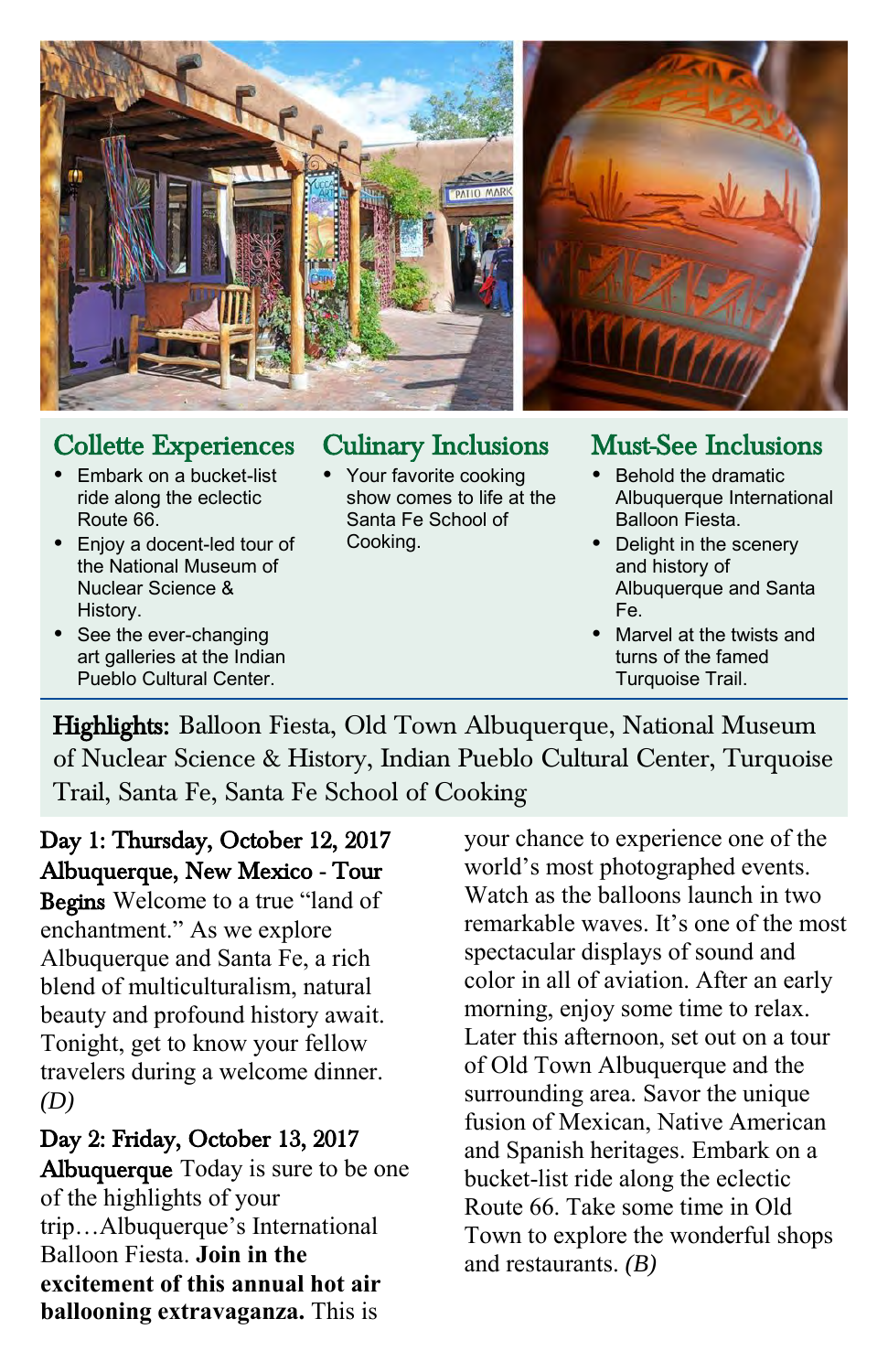

Day 3: Saturday, October 14, 2017 Albuquerque Since before the Cold War, New Mexico has been known as a hub for covert military projects. Today, this fascinating history unfolds at the National Museum of Nuclear Science & History where a docent takes you on an intriguing journey that includes details of the Manhattan Project. Next, **visit the gateway to the 19 Pueblos of New Mexico at the Indian Pueblo Cultural Center.** See the ever-changing galleries that highlight local and national Native American artists. With a focus on Pueblo artists, the center strives to preserve their culture. Later, **experience the grandeur of the Balloon Fiesta by moonlight.** There will be plenty of time to stroll the grounds, shop for a memorable Balloon Fiesta souvenir or grab a bite to eat.  $(B)$ 

Day 4: Sunday, October 15, 2017 Albuquerque - Santa Fe Today we set out for Santa Fe. Traveling via the historic Turquoise Trail, you are sure to enjoy the stunning views. Prehistoric peoples made their homes here, Spanish missionaries explored

the area and many battles were fought over this land. Next, we'll stop in the quaint old coal mining town of Madrid. Once in Santa Fe, a local guide joins us as we tour the renowned Santa Fe Plaza and the surrounding city. Enjoy time to discover the many shops and numerous art museums that Santa Fe is known for. *(B, D)*

Day 5: Monday, October 16, 2017 Santa Fe Today is yours to explore Santa Fe independently. There's so much to see and do in this southwestern city. Perhaps you will choose to visit an art studio or join an optional excursion. **A special treat awaits at the Santa Fe School of Cooking.** It's your favorite cooking show come to life as you watch an expert chef create a delicious meal before your eyes. Everything is made with a southwest theme and is simply delightful. *(B, D)*

Day 6: Tuesday, October 17, 2017 Santa Fe - Tour Ends Your tour comes to an end with wonderful memories of the spectacular Balloon Fiesta. *(B)*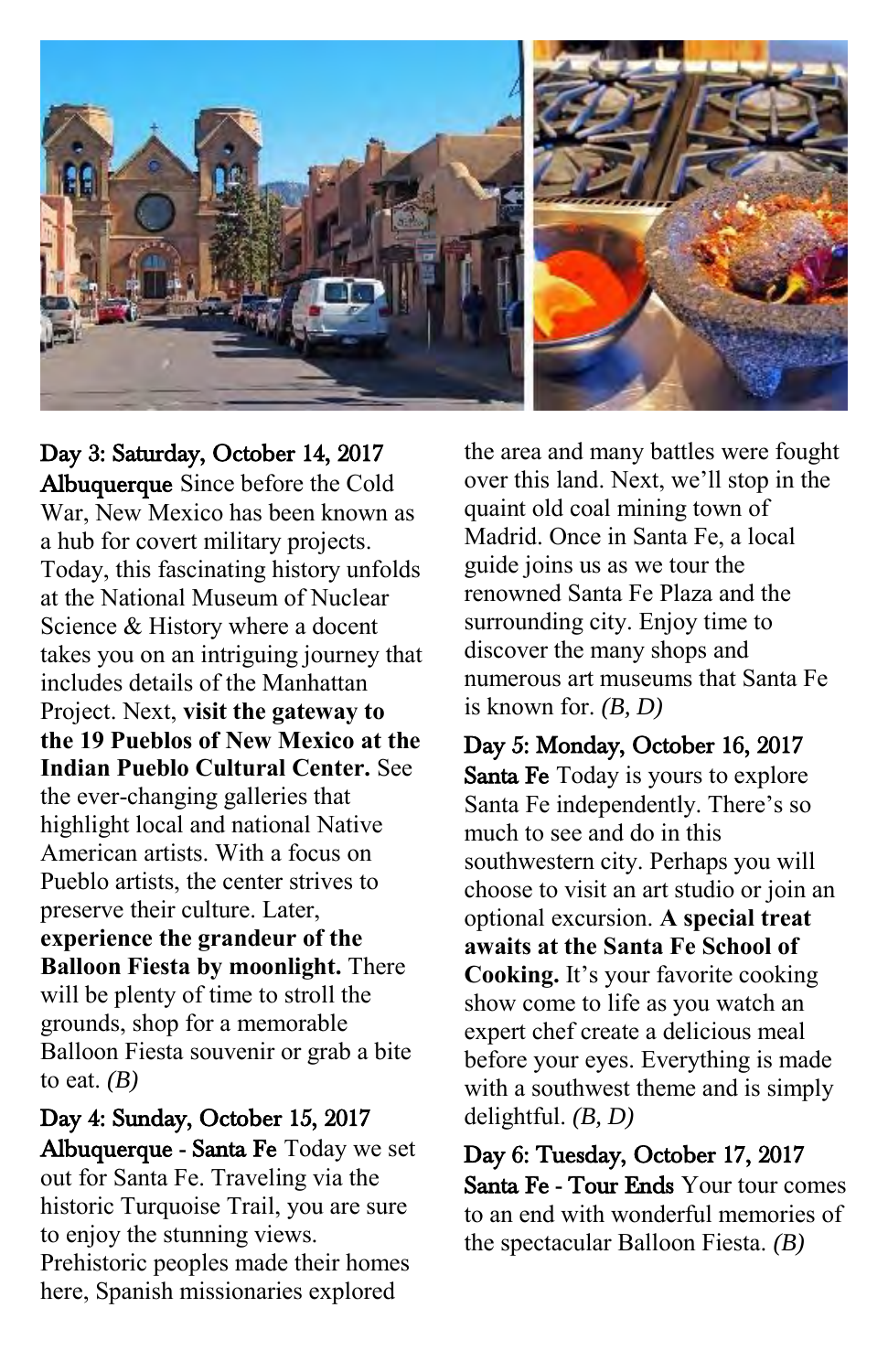

**Itinerary at a glance** Days  $1 - 3$  Albuquerque Marriott, Albuquerque,New Mexico Days 4, 5 Drury Hotel, Santa Fe,New Mexico *On some dates alternate hotels may be used.*

#### **Experience It! The Balloon Fiesta**

The Albuquerque International Balloon Fiesta is a world-renowned attraction and destination. For more than four decades, the first week in October brings the smell of roasting chiles and the beautiful, magical moving picture show of hot air balloons sailing silently through the crisp fall air.

From its modest beginnings in 1972 with 13 balloons launching from a shopping mall parking lot, the Balloon Fiesta has grown to multiple events launching yearround at the custom-designed, 365-acre Balloon Fiesta Park. This signature event, with over 600 balloons, is the largest ballooning event on earth, the most photographed event on earth, and the largest annual international event held in the United States.

**For important reservation information visit https://gateway.gocollette.com/link/808836. You can also find this information on your tour documents.**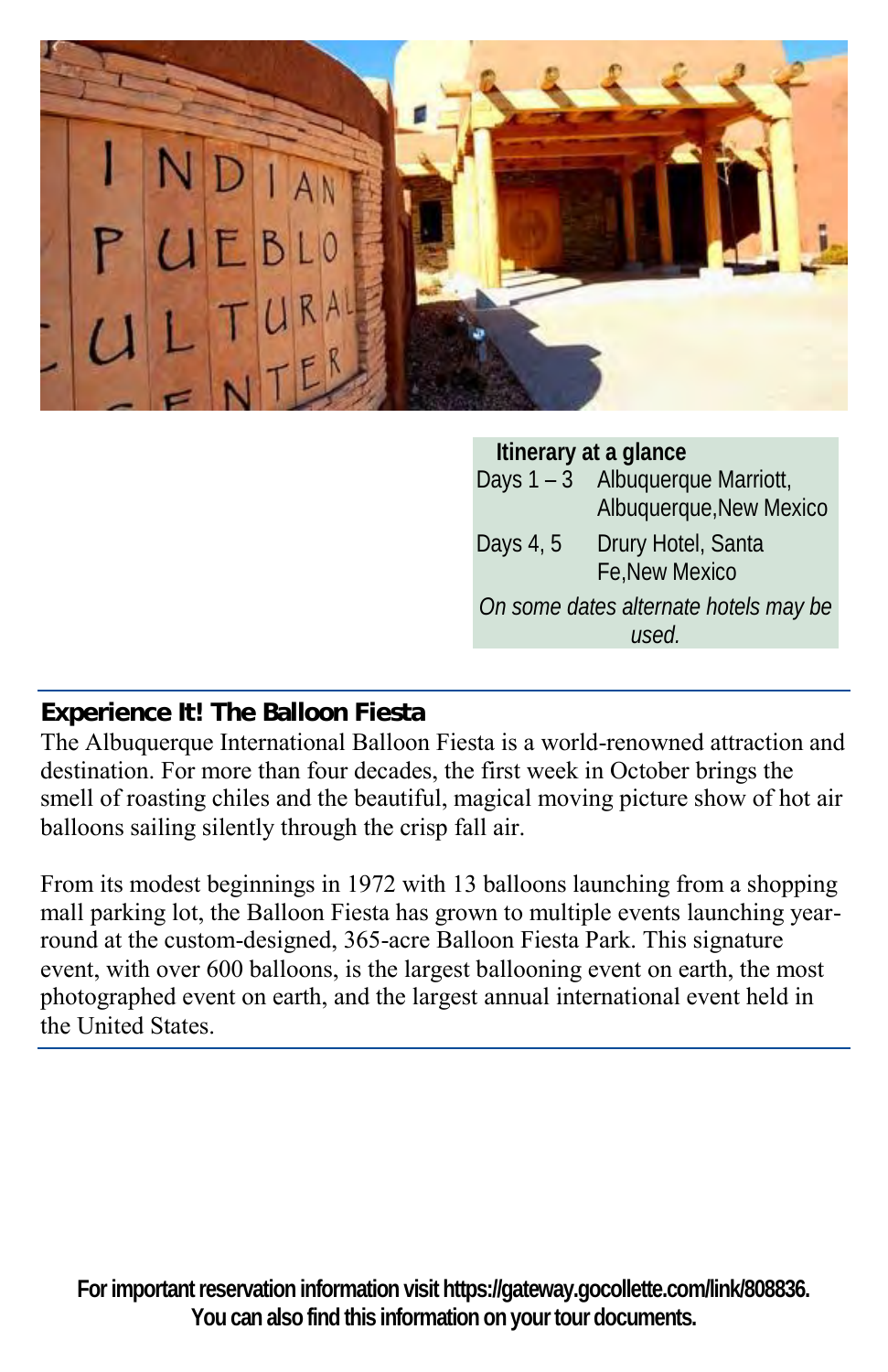**Please Note:** 

Single accommodations are limited and are available on a first come, first served basis.

When reserving a triple room, please note that it will have two double beds. Due to fire safety regulations, a rollaway bed cannot be brought into the room.

Due to weather conditions the order of the Balloon Fiesta events may change.

To complete your tour, we include roundtrip airport-to-hotel transfers when purchasing our airfare with your tour. If you have arranged for your own air, we are pleased to provide you the option of *purchasing* these transfers. Please note that all transfers will leave at prescheduled times.

This tour includes moderate physical activity. The itinerary blends some longer days with shorter days and more leisure time. Walking tours, as well as walking slightly longer distances, up stairs or on uneven walking surfaces should be expected.

This tour involves travelling at high altitudes (approximately 7,000 feet) and may not be suitable for some travelers. We suggest that you consult your doctor if you have any concerns.

Our air passengers will depart from Albuquerque, NM airport. All of our transfers will depart from Santa Fe for Albuquerque airport.

Please be advised many airlines do not provide advance seat assignments until checkin at the airport. Advance seating will be subject to the airline's terms and conditions.

Flights on departure day should depart after 10:00 a.m.

Economy air rate and schedule are applicable for groups of 10 or more traveling on the same flights and dates.

**A deposit of \$500 per person is due upon reservation. If you purchase our Travel Protection Plan, the deposit is only \$250 per person plus the cost of the Insurance. Reservations are made on a first come, first served basis. Reservations made after the deposit due date of April 05, 2017 are based upon availability. Final payment due by August 13, 2017. Deposits are refundable up until April 12, 2017.**

CST#2006766-20 UBN#601220855 Nevada Sellers of Travel Registration No. 2003-0279

**NOTES:** 

For more information visit https://gateway.gocollette.com/link/808836